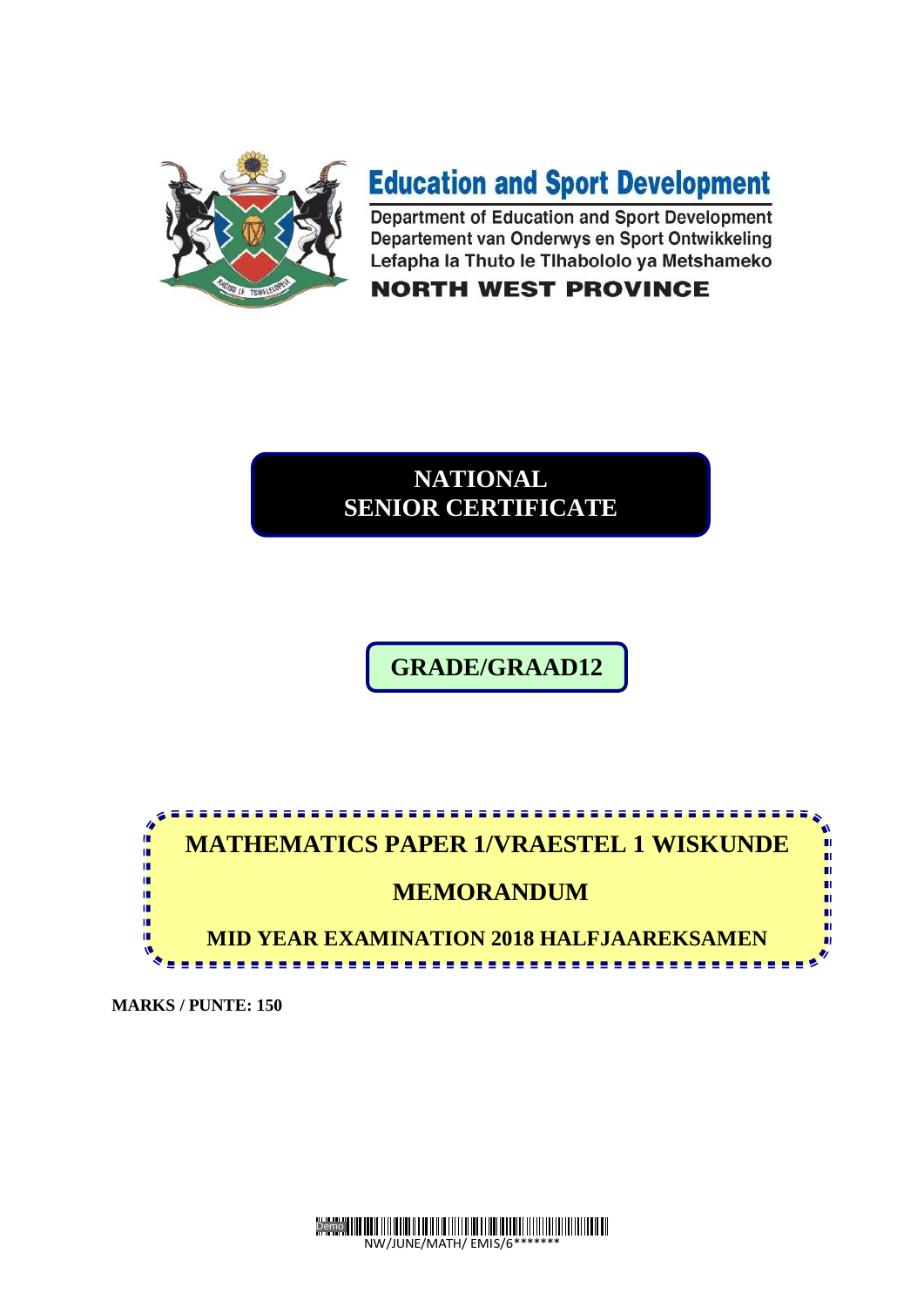|       | <b>QUESTION/VRAAG 1</b>                               |                                                      |
|-------|-------------------------------------------------------|------------------------------------------------------|
| 1.1.1 | $x^2 - 5x = -6$                                       | $\checkmark$ standard<br>form/standaardvorm          |
|       | $x^2-5x+6=0$                                          | $\checkmark$ factors/faktore                         |
|       | $(x-2)(x-3)=0$                                        | $\checkmark$ both values of $x$                      |
|       | $x = 2$ or $x = 3$                                    | beide x-waardes                                      |
| 1.1.2 | $3x^2-4x-2=0$                                         | (3)<br>$\checkmark$ correct                          |
|       |                                                       | substitution /                                       |
|       |                                                       | korrektesubstitusie                                  |
|       | $x = \frac{-(-4) \pm \sqrt{(-4)^2 - 4(3)(-2)}}{2(3)}$ | $\sqrt{40}$                                          |
|       | $x = \frac{4 \pm \sqrt{40}}{6}$                       |                                                      |
|       |                                                       | $\checkmark$ each value of x<br>Elke x-waarde        |
|       | $x = 1,72$ or $x = -0,39$                             | (5)                                                  |
| 1.1.3 | $\frac{1}{(3x+1)(x-4)} > 0$                           | $\checkmark$ end points/                             |
|       |                                                       | waardes                                              |
|       | $\therefore x < -\frac{1}{3}$ or $x > 4$              | $\checkmark$ correct notation<br>korrektenotasie (2) |
|       |                                                       |                                                      |
| 1.2   |                                                       |                                                      |
|       |                                                       |                                                      |
|       | $\frac{4^x}{2^y} = 256$<br>$\frac{2^{2x}}{2^y} = 2^8$ |                                                      |
|       |                                                       |                                                      |
|       | $2^{2x-y} = 2^8$                                      | $2x - y = 8$                                         |
|       | $\therefore 2x - y = 8$                               |                                                      |
|       | $x^2 - xy + y^2 = 19$                                 | $\checkmark$ making y subject/<br>maak y onderwerp   |
|       | $y = 2x - 8$                                          | $\checkmark$ correct                                 |
|       | $x^{2}-x(2x-8)+(2x-8)^{2}=19$                         | substitution /                                       |
|       | $x^2-2x^2+8x+4x^2-32x+64-19=0$                        | korrektesubstitusie<br>$\checkmark$ simplification / |
|       | $3x^2 - 24x + 45 = 0$                                 | vereenvoudiging                                      |
|       | $x^2-8x+15=0$                                         | $\checkmark$ standard form/                          |
|       | $(x-5)(x-3) = 0$                                      | standaardvorm<br>$\checkmark$ factors / faktore      |
|       | $x = 3$ or $x = 5$                                    | $\checkmark$ both x values /                         |
|       |                                                       | beide x-waardes                                      |
|       | $y = 2x - 8$                                          |                                                      |
|       | $y = 2(3) - 8$ $y = 2(5) - 8$                         |                                                      |
|       | $y = -2$ or $y = 2$                                   | $\checkmark$ both y values /                         |
|       |                                                       | beide y-waardes<br>(8)                               |
|       |                                                       |                                                      |
|       |                                                       |                                                      |
|       |                                                       |                                                      |
|       |                                                       |                                                      |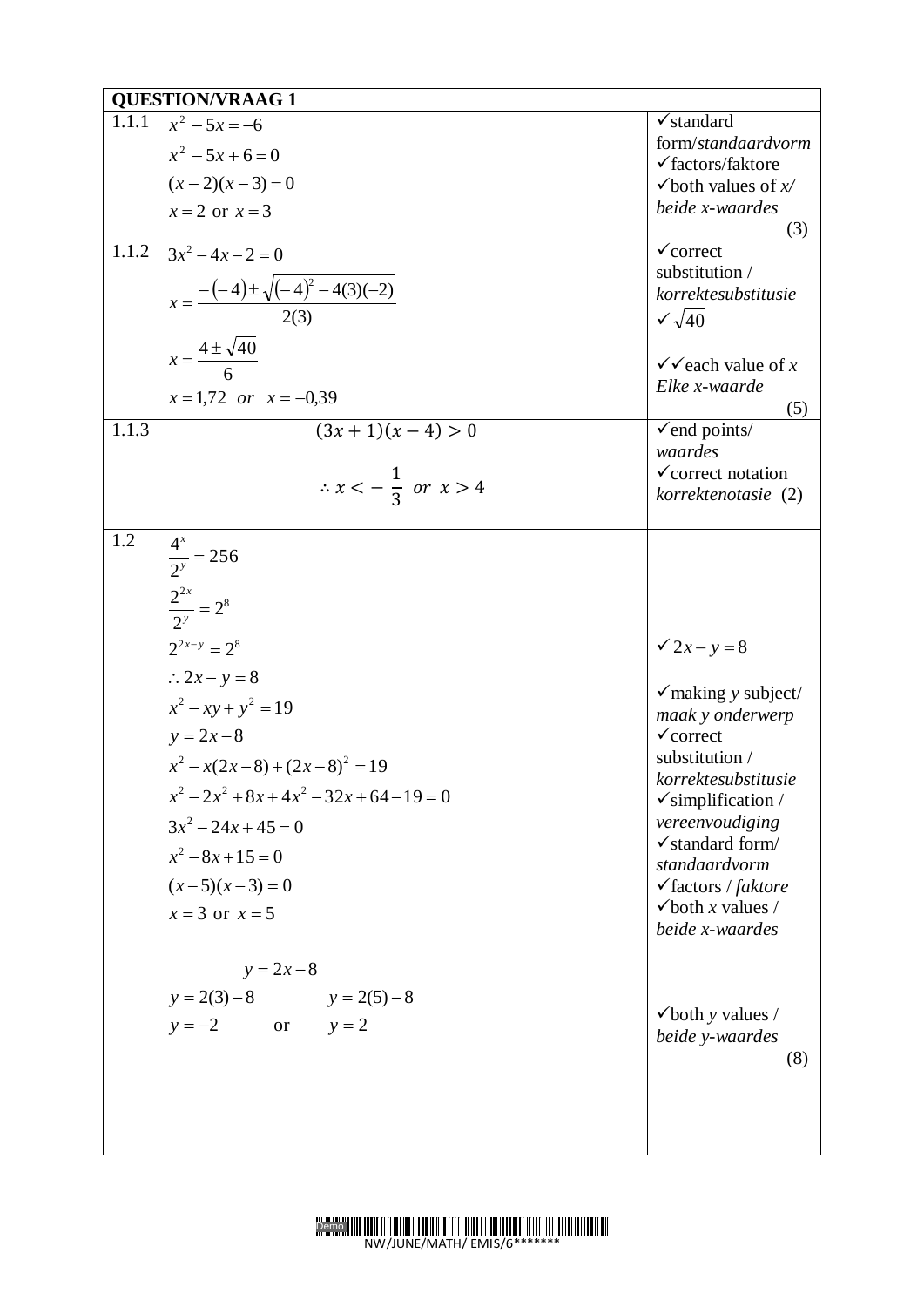| 1.3 | $x^5 = x^2 \times x^2 \times x$                                                | $\checkmark$ exponential law/                                                                               |
|-----|--------------------------------------------------------------------------------|-------------------------------------------------------------------------------------------------------------|
|     | $=3\times3\times(\pm\sqrt{3})$                                                 | eksponentwet<br>$\checkmark$ substitution /                                                                 |
|     | $=\pm 9\sqrt{3}$                                                               | substitusie                                                                                                 |
|     |                                                                                | $\checkmark$ answer / antw                                                                                  |
|     | <b>OR</b>                                                                      |                                                                                                             |
|     | $x^2 = 3$                                                                      | √exponential law/                                                                                           |
|     |                                                                                | Eksp wet                                                                                                    |
|     | $x^{2\times \frac{5}{2}} = 3^{\frac{5}{2}}$                                    | $\sqrt{x^5} = \sqrt{243}$                                                                                   |
|     | $x^5 = \sqrt{243}$                                                             | $\checkmark$ answer / <i>antw</i>                                                                           |
|     | $x^5 = \pm 9\sqrt{3}$                                                          | (3)                                                                                                         |
|     | <b>QUESTION/VRAAG 2</b>                                                        |                                                                                                             |
| 2.1 | 19<br>-6<br>$-28 - y$<br>$x + 67$<br>$v-x$<br>$y-2x-67$ $-2y+x-28$<br>$y + 37$ | $\checkmark$ first differences /<br>Eersteverskille<br>$\checkmark$ second differences /<br>Tweedeverskille |
|     | $y - 2x - 67 = y + 37$                                                         | $\checkmark$ equating second                                                                                |
|     | $-2x=104$                                                                      | differences /                                                                                               |
|     | $x = -52$                                                                      | tweedeverskillegelykste                                                                                     |
|     | $y-2x-67=-2y+x-28$                                                             | $\checkmark$ x-value / x-waarde                                                                             |
|     | $3y-3x=39$                                                                     |                                                                                                             |
|     | $y - x = 13$                                                                   | $\checkmark$ equating second<br>differences/                                                                |
|     | $y - (-52) = 13$                                                               | tweedeverskillegelykste                                                                                     |
|     | $y = -39$                                                                      | l                                                                                                           |
|     |                                                                                | $\checkmark$ y-value /y-waarde<br>(6)                                                                       |

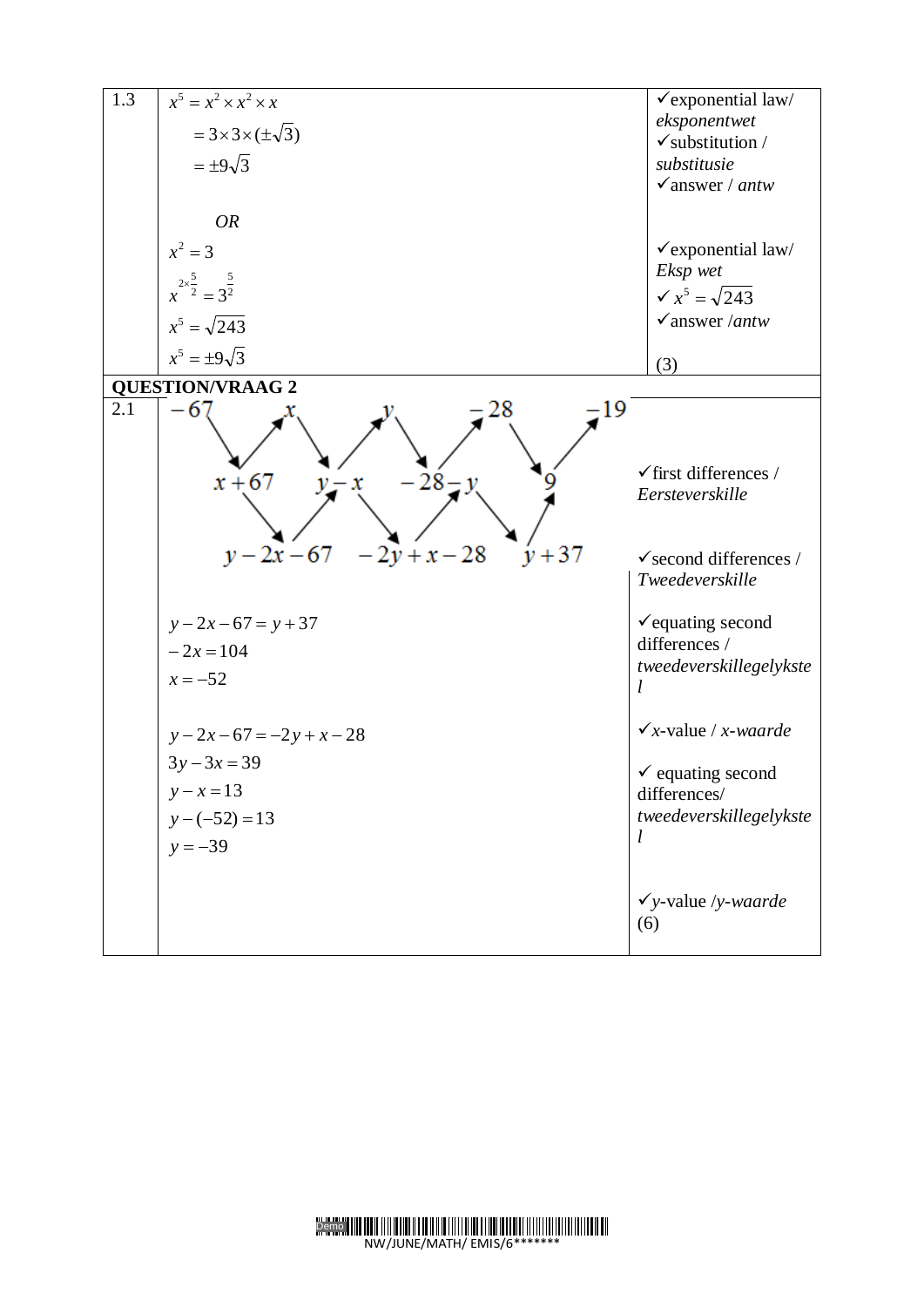| 2.2 | $-67 - 52 - 39 - 28 - 19$                                    |                                         |
|-----|--------------------------------------------------------------|-----------------------------------------|
|     | 15<br>13 11                                                  |                                         |
|     | $-2$<br>$-2$                                                 |                                         |
|     |                                                              |                                         |
|     |                                                              |                                         |
|     |                                                              |                                         |
|     | $2a = -2$                                                    | $\checkmark$ value of a                 |
|     | $a=-1$                                                       | Waarde van a                            |
|     |                                                              |                                         |
|     | $3a + b = 15$                                                |                                         |
|     | $3(-1) + b = 15$                                             | $\checkmark$ value of b<br>Waarde van b |
|     | $b = 18$                                                     |                                         |
|     |                                                              |                                         |
|     | $a+b+c = -67$                                                |                                         |
|     | $-1+18+c = -67$                                              | $\checkmark$ value of c                 |
|     |                                                              | Waarde van c                            |
|     | $c = -84$                                                    | $\checkmark$ answer                     |
|     |                                                              | antwoord                                |
|     | $T_n = -n^2 + 18n - 84$                                      | (4)                                     |
| 2.3 | $T_n > 0$                                                    |                                         |
|     | $-n^2+18n-84>0$                                              | $\sqrt{-n^2+18n-84} > 0$                |
|     | $n^2-18n+84 < 0$                                             | $\sqrt{n^2-18n+84}$ < 0                 |
|     | no Solution                                                  | $\checkmark$ conclusion                 |
|     | $\therefore$ the sequence will never contain a positive term | gevolgtrekking                          |
|     | Geenoplossing                                                |                                         |
|     | d.w.s. die getalpatroonsalnooitpositiewe term hênie          | (3)                                     |
|     |                                                              |                                         |

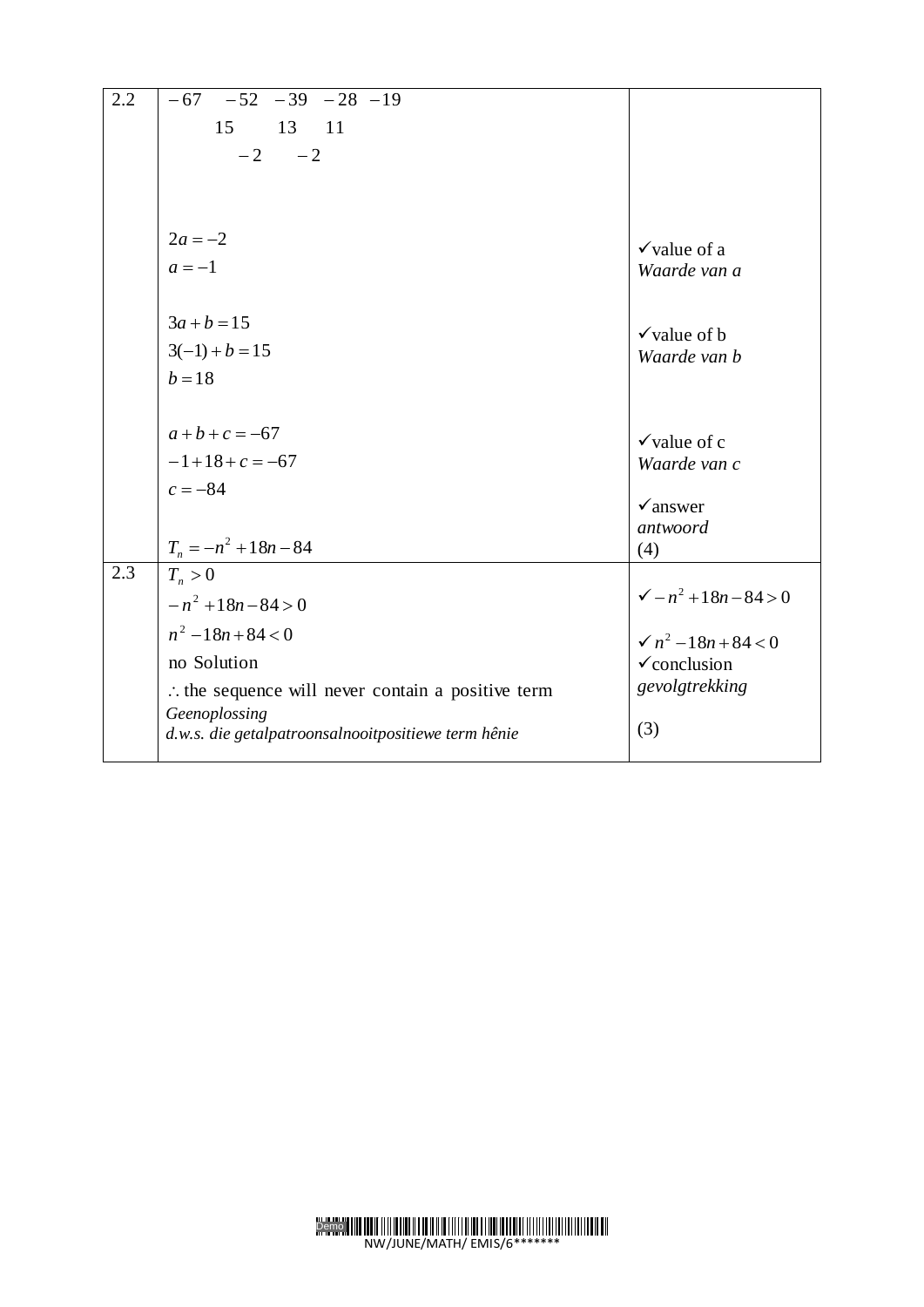|     | <b>QUESTION/VRAAG 3</b>                                                                                                                                                                                                                                                                                                                                                               |                                                     |
|-----|---------------------------------------------------------------------------------------------------------------------------------------------------------------------------------------------------------------------------------------------------------------------------------------------------------------------------------------------------------------------------------------|-----------------------------------------------------|
| 3.1 | $T_{4} = 24$<br>$T_9 = 768$                                                                                                                                                                                                                                                                                                                                                           |                                                     |
|     | $\frac{T_9}{T_4} = r^{9-4}$                                                                                                                                                                                                                                                                                                                                                           |                                                     |
|     |                                                                                                                                                                                                                                                                                                                                                                                       |                                                     |
|     | $\frac{768}{24} = r^5$<br>$32 = r^5$<br>$2^5 = r^5$                                                                                                                                                                                                                                                                                                                                   | $\sqrt{\frac{768}{24}} = r^5$                       |
|     |                                                                                                                                                                                                                                                                                                                                                                                       |                                                     |
|     |                                                                                                                                                                                                                                                                                                                                                                                       | $\checkmark$ simplification /<br>vereenvoudiging    |
|     | $r = 2$                                                                                                                                                                                                                                                                                                                                                                               |                                                     |
|     |                                                                                                                                                                                                                                                                                                                                                                                       | $\checkmark$                                        |
|     | $\frac{T_4}{T_1} = r^3$ or $\frac{T_9}{T_1} = r^8$<br>$\frac{24}{a} = 2^3$ $\frac{768}{a} = 2^8$                                                                                                                                                                                                                                                                                      |                                                     |
|     | $a = \frac{768}{256}$<br><i>a</i> = $\frac{24}{8}$ <i>a</i> = $\frac{24}{8}$ <i>a</i> = $\frac{24}{8}$ <i>a</i> = $\frac{24}{10}$ <i>a</i> = $\frac{24}{10}$ <i>a</i> = $\frac{3}{10}$ <i>a</i> = $\frac{3 \cdot 2^{n-1}}{2 \cdot 6}$ <i>a</i> = $\frac{24}{10}$ <i>a</i> = $\frac{24}{10}$ <i>a</i> = $\frac{24}{10}$ <i>a</i> = $\frac{24}{10}$ <i>a</i> = $\frac{24}{10}$<br>$a=3$ | $\checkmark_a$                                      |
|     |                                                                                                                                                                                                                                                                                                                                                                                       |                                                     |
|     |                                                                                                                                                                                                                                                                                                                                                                                       | $\sqrt{T_2 \& T_3}$<br>(5)                          |
|     | <b>Or</b><br>$T_4 = 24$<br>$T_n = ar^{n-1}$<br>$T_9 = 768$                                                                                                                                                                                                                                                                                                                            |                                                     |
|     |                                                                                                                                                                                                                                                                                                                                                                                       |                                                     |
|     |                                                                                                                                                                                                                                                                                                                                                                                       | $\checkmark$ 2 equations/                           |
|     |                                                                                                                                                                                                                                                                                                                                                                                       | 2 vergelykings                                      |
|     | equation2<br>equation1<br>$ar^8 = 768$<br>$ar^3 = 24$                                                                                                                                                                                                                                                                                                                                 |                                                     |
|     | $r^5 = 32$                                                                                                                                                                                                                                                                                                                                                                            | $\sqrt{r^5} = 32$                                   |
|     | $r^5 = 2^5$                                                                                                                                                                                                                                                                                                                                                                           |                                                     |
|     | $r=2$                                                                                                                                                                                                                                                                                                                                                                                 | $\checkmark$                                        |
|     | $ar^3 = 24$<br>or $ar^8 = 768$                                                                                                                                                                                                                                                                                                                                                        |                                                     |
|     | $a \cdot 2^3 = 24$ $a \cdot 2^8 = 768$                                                                                                                                                                                                                                                                                                                                                |                                                     |
|     | $a=3$<br>$a=3$                                                                                                                                                                                                                                                                                                                                                                        | $\mathbf{v}_a$                                      |
|     |                                                                                                                                                                                                                                                                                                                                                                                       |                                                     |
|     |                                                                                                                                                                                                                                                                                                                                                                                       |                                                     |
|     | $T_n = ar^{n-1}$<br>$T_n = 3 \cdot 2^{n-1}$<br>3; 6; 12;                                                                                                                                                                                                                                                                                                                              | $\checkmark$ T <sub>2</sub> & T <sub>3</sub><br>(5) |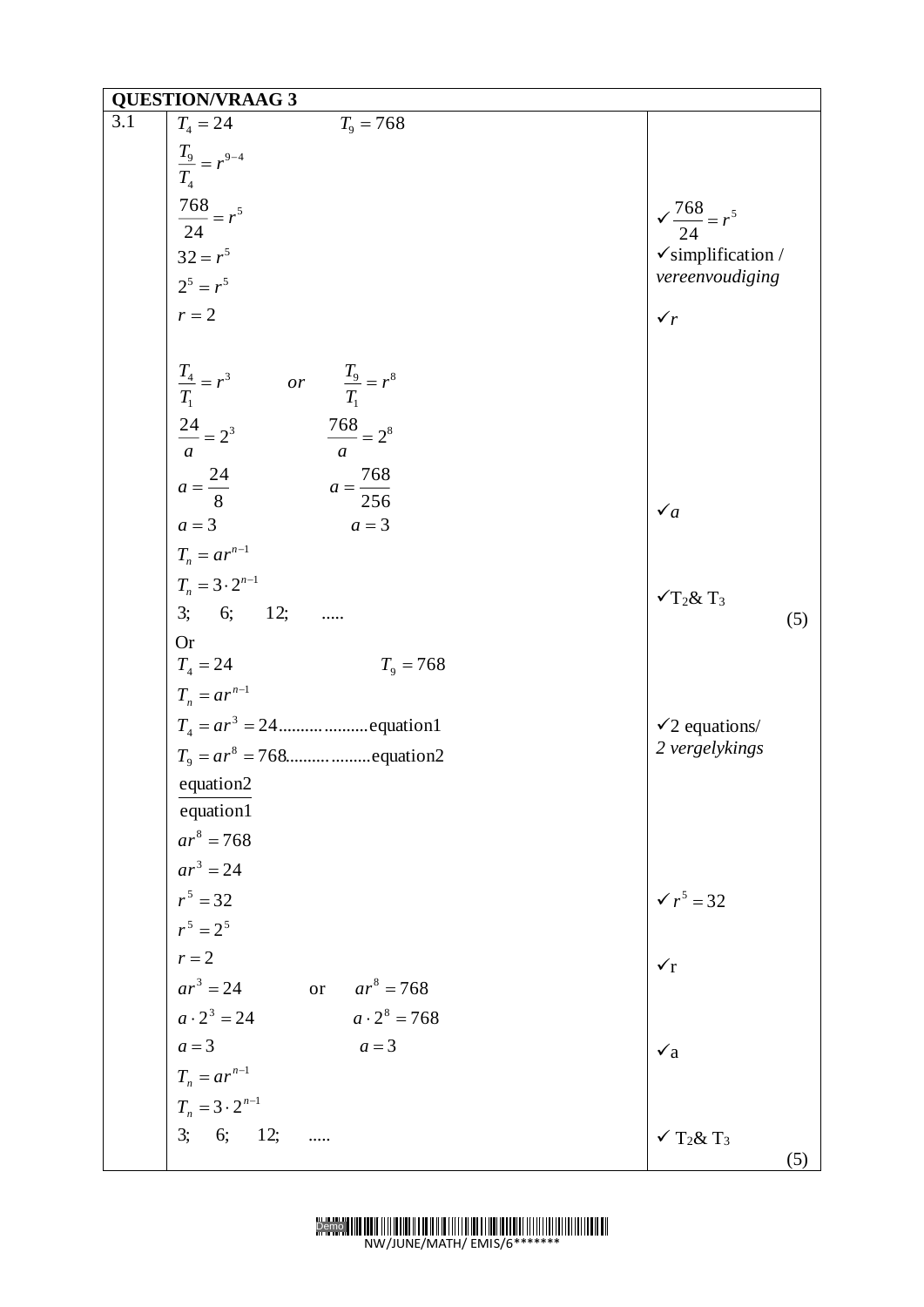| 3.2.1<br>3.2.2<br>3.3 | $T_{12} = S_{12} - S_{11}$<br>$=$ 324 - 275<br>$= 49$<br>$T_n = S_n - S_{n-1}$<br>$= 2n^2 + 3n - [2(n-1)^2 + 3(n-1)]$<br>$= 2n^2 + 3n - 2n^2 - 4n + 2 + 3n - 3$<br>$= 2n^2 + 3n - 2n^2 + n + 1$<br>$= 4n + 1$                                                                                                                                                                                               | $\checkmark T_{12} = S_{12} - S_{11}$<br>$\checkmark$ substitution / subst<br>$\checkmark$ answer / antw<br>(3)<br>$\checkmark T_n = S_n - S_{n-1}$<br>$\checkmark$ substitution /<br>substitusie<br>$\checkmark$ simplification /<br>vereenvoudiging<br>$\checkmark$ answer / antw<br>(4)                                     |
|-----------------------|-------------------------------------------------------------------------------------------------------------------------------------------------------------------------------------------------------------------------------------------------------------------------------------------------------------------------------------------------------------------------------------------------------------|--------------------------------------------------------------------------------------------------------------------------------------------------------------------------------------------------------------------------------------------------------------------------------------------------------------------------------|
|                       | $\sum_{n=2}^{18} (2n - 1)$<br>$3 + 5 + 7 + $<br>$a = 3$ $S_n = \frac{n}{2} [2a + (n-1)d]$<br>$d = 2$ $S_{17} = \frac{17}{2} [2 \cdot 3 + (17 - 1)2]$<br>$= 323$<br>$n=17$<br>$S_n = ?$                                                                                                                                                                                                                      | $\checkmark n=17$<br>$\sqrt{a\&d}$<br>$\sqrt{a}$ answer / antw<br>(3)                                                                                                                                                                                                                                                          |
| 3.4                   | $S_{\infty} = \frac{40}{3}$<br>$T_2 = \frac{5}{2}$<br>$S_{\infty} = \frac{a}{1-r} = \frac{40}{3}$<br>$T_n = ar^{n-1}$<br>$T_2 = ar = \frac{5}{2}$<br>$a = \frac{40}{3}(1-r)$<br>5<br>$r = \frac{ }{2a}$<br>$a = \frac{40}{3} \left( 1 - \frac{5}{2a} \right)$<br>$a = \frac{40}{3} - \frac{100}{3a}$<br>$3a^2 = 40a - 100$<br>$3a^2 - 40a + 100 = 0$<br>$(3a-10)(a-10)=0$<br>$a = \frac{10}{3}$ or $a = 10$ | $\sqrt{\frac{a}{1-r}} = \frac{40}{3}$<br>$\sqrt{ar} = \frac{5}{2}$<br>$\checkmark$ $r = \frac{5}{2a}$<br>$\checkmark$ substitution /<br>substitusie<br>$\checkmark$ standard form /<br>standaardvorm<br>$\checkmark$ factors/faktore<br>$\checkmark$ answer(both<br>values of $a$ )/<br>Antw (beidewaardes<br>van $a$ )<br>(7) |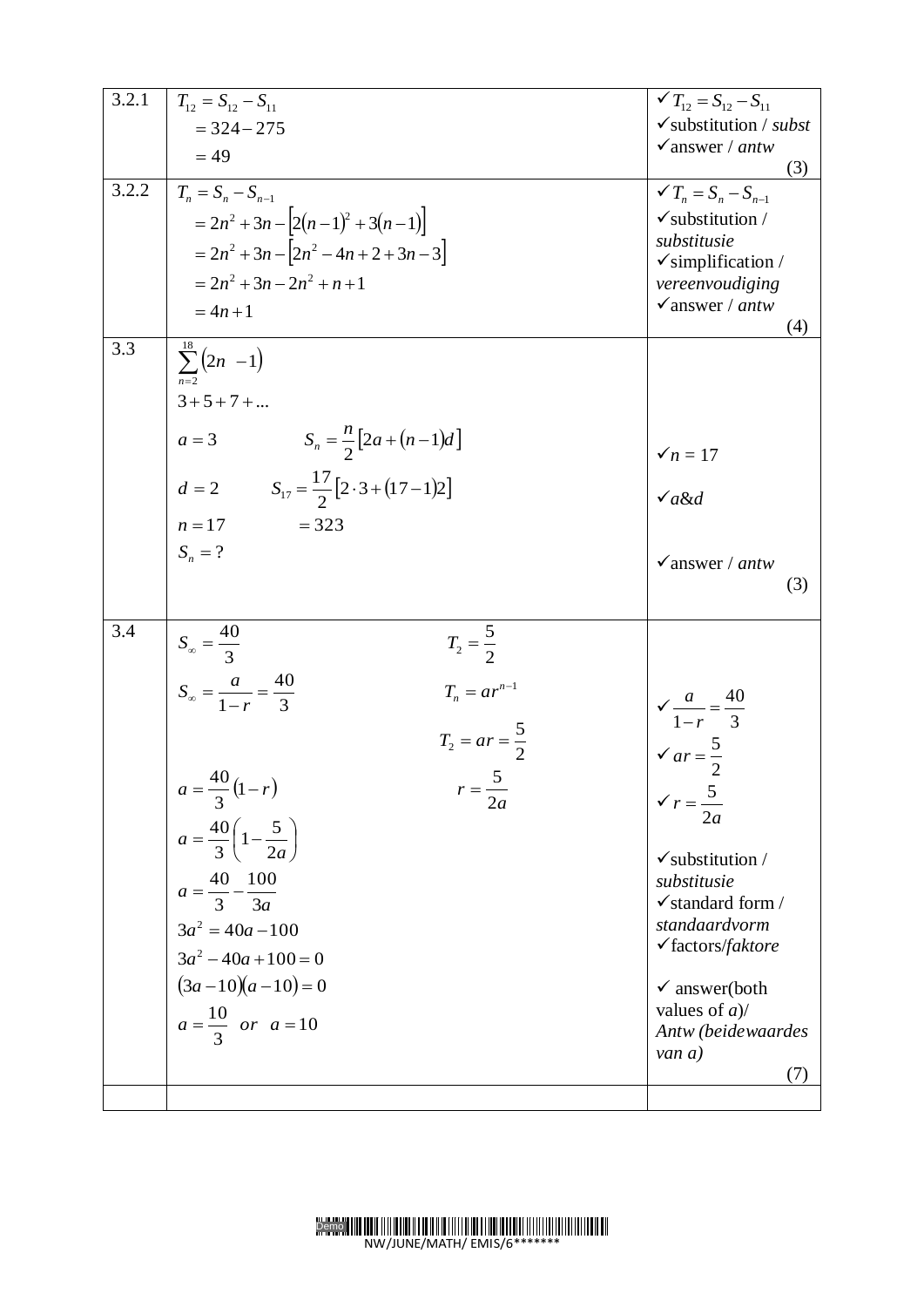|       | <b>QUESTION/VRAAG 4</b>                                                                                                          |                                                                                                                                                          |
|-------|----------------------------------------------------------------------------------------------------------------------------------|----------------------------------------------------------------------------------------------------------------------------------------------------------|
| 4.1   | $f(x) = \frac{x+3}{x+1}$                                                                                                         |                                                                                                                                                          |
|       | $y = 0:$ $0 = \frac{x+3}{x+1}$                                                                                                   |                                                                                                                                                          |
|       | $0 = x + 3$                                                                                                                      | $\begin{cases} \sqrt{y} = 0 \\ \sqrt{x} = -3 \end{cases}$                                                                                                |
|       | $x = -3$                                                                                                                         |                                                                                                                                                          |
|       |                                                                                                                                  |                                                                                                                                                          |
|       | $x = 0:$ $y = \frac{0+3}{0+1}$                                                                                                   | $\checkmark$ y = 3                                                                                                                                       |
|       | $y = 3$                                                                                                                          | (3)                                                                                                                                                      |
| 4.2   |                                                                                                                                  |                                                                                                                                                          |
|       |                                                                                                                                  |                                                                                                                                                          |
|       |                                                                                                                                  | $\begin{cases}\n\checkmark f(x) = \frac{x+2+1}{x+1} \\ \checkmark \frac{2}{x+1} + \frac{x+1}{x+1}\n\end{cases}$                                          |
|       | $f(x) = \frac{x+3}{x+1}$<br>$f(x) = \frac{x+2+1}{x+1}$<br>$f(x) = \frac{2}{x+1} + \frac{x+1}{x+1}$<br>$f(x) = \frac{2}{x+1} + 1$ | (3)                                                                                                                                                      |
| 4.3.1 | $x = -1$                                                                                                                         | $\checkmark$ answer/antw<br>(1)                                                                                                                          |
| 4.3.2 | $y=1$                                                                                                                            | $\checkmark$ answer / <i>antw</i><br>(1)                                                                                                                 |
| 4.4   | O                                                                                                                                | $\checkmark$ asymptotes<br>asimptote<br>$\checkmark$ x-intercept/afsnit<br>$\checkmark$ y-intercept/afsnit<br>$\checkmark$ correct shape<br>Korrektevorm |
|       |                                                                                                                                  | (4)                                                                                                                                                      |
| 4.5   | $-1 < x < 0$                                                                                                                     | √end points/interval<br>$\checkmark$ correct notation<br>Korrektenotasie<br>(2)                                                                          |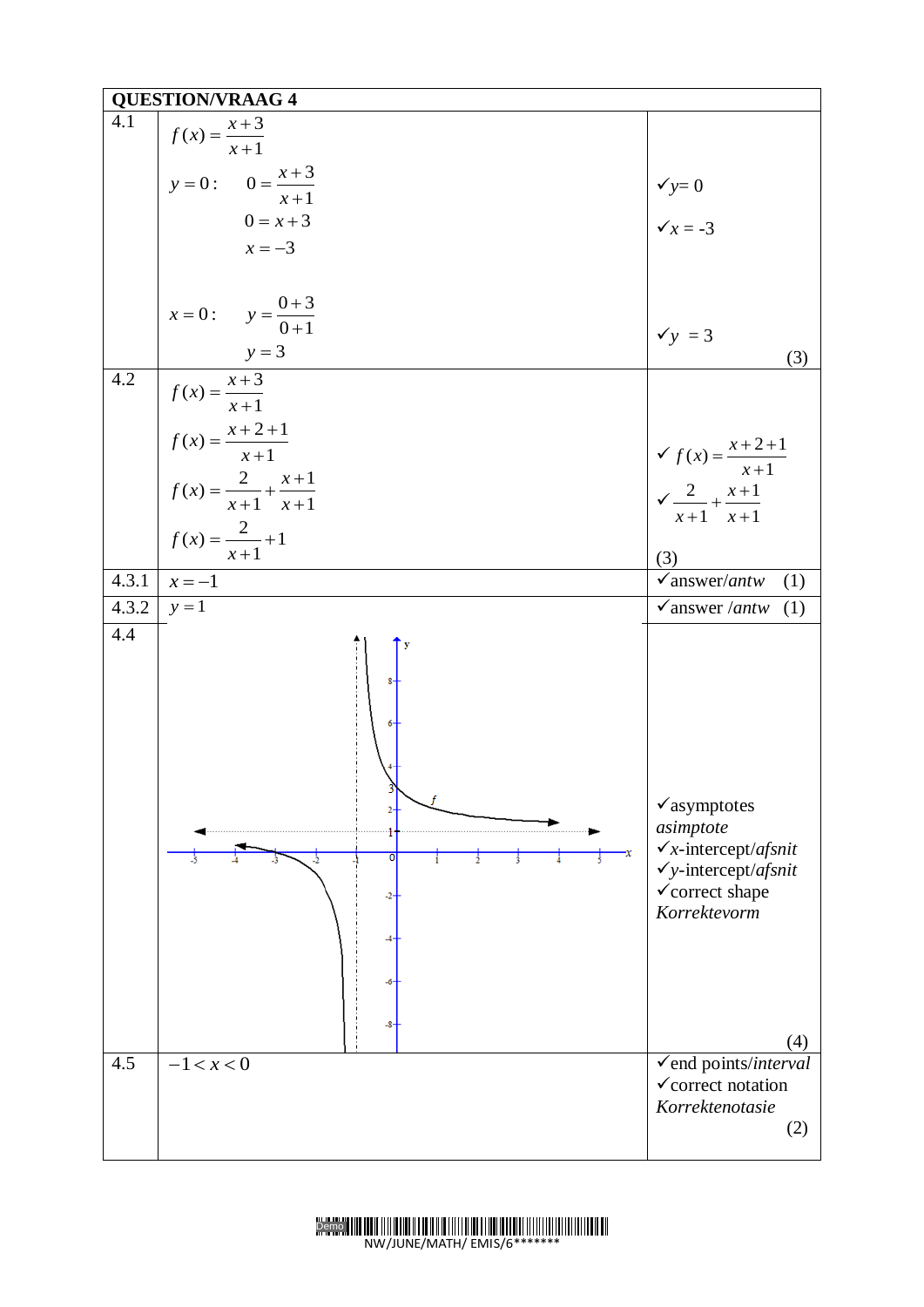| 4.6   | $\sum_{0}^{\infty} f(x)$                                                                               |                                                   |
|-------|--------------------------------------------------------------------------------------------------------|---------------------------------------------------|
|       |                                                                                                        |                                                   |
|       | $\sum_{0}^{3} \frac{x+3}{x+1} = \frac{0+3}{0+1} + \frac{1+3}{1+1} + \frac{2+3}{2+1} + \frac{3+3}{3+1}$ |                                                   |
|       | $=3+2+\frac{5}{3}+\frac{3}{2}$                                                                         | $\checkmark$ term 1 & 2                           |
|       |                                                                                                        | $\checkmark$ term 3 & 4                           |
|       | $=\frac{49}{6}$ (or = 8,17)                                                                            | $\sqrt{answer/antw}$                              |
|       |                                                                                                        | (3)                                               |
|       | <b>QUESTION/VRAAG 5</b>                                                                                |                                                   |
| 5.1.1 | $y = log_2 x$                                                                                          | $\sqrt{\sqrt{a}}$ answer/antw<br>(2)              |
| 5.1.2 | $f(x) = 2^x$ $y = 3$<br>$f^{-1}(x) = y = \log_2 x$                                                     |                                                   |
|       | $3 = 2^x$<br>$3 = \log_2 x$                                                                            | $\checkmark$ 3 = 2 <sup>x</sup>                   |
|       | $x = \frac{\log 3}{\log 2}$<br>$2^3 = x$                                                               | $\checkmark$ $x_A = 1,58$                         |
|       | $x_A = 1,58$<br>$x_R = 8$                                                                              | $\checkmark$ 3 = $\log_2 x$                       |
|       | $AB = x_B - x_A$                                                                                       | $\checkmark$ $x_B = 8$                            |
|       | $AB = 8 - 1,58$                                                                                        | $\sqrt{answer/antw}$                              |
|       | $AB = 6,42$                                                                                            | (5)                                               |
| 5.1.3 | $m_{av} = \frac{f(a) - f(b)}{a - b}$                                                                   |                                                   |
|       |                                                                                                        | $\checkmark$ numerator /teller                    |
|       | $=\frac{256-29897}{8-1.58}$                                                                            | √method/metode                                    |
|       | $= 39,41$                                                                                              | $\checkmark$ answer.antw<br>(3)                   |
| 5.1.4 | $x > 0$ , $x \in \Re$                                                                                  | $\sqrt{answer/antw}$<br>(1)                       |
|       |                                                                                                        |                                                   |
| 5.2   | $a < 0$ concave down/ konkaafnaonder<br>$b < 0$ shift to left / skuifna links                          | $\checkmark$ two x intercepts/<br>Twee x-afsnitte |
|       | $c > 0$ y-int above $0 / y$ -afsnitbokant 0                                                            |                                                   |
|       |                                                                                                        | $\checkmark$ with different signs                 |
|       |                                                                                                        | Met versk. Tekens                                 |
|       |                                                                                                        | $\checkmark$ turning points in                    |
|       |                                                                                                        | quadrant 2 / draaipt                              |
|       |                                                                                                        | in 2de kwadrant                                   |
|       | ►X                                                                                                     | $\checkmark$ concave down/                        |
|       | 0                                                                                                      | Konkaafnaonder                                    |
|       |                                                                                                        | $\checkmark$ y intercept above                    |
|       |                                                                                                        | the $x$ axis                                      |
|       |                                                                                                        | y-afsnitbo die x-as                               |
|       |                                                                                                        |                                                   |
|       |                                                                                                        | (5)                                               |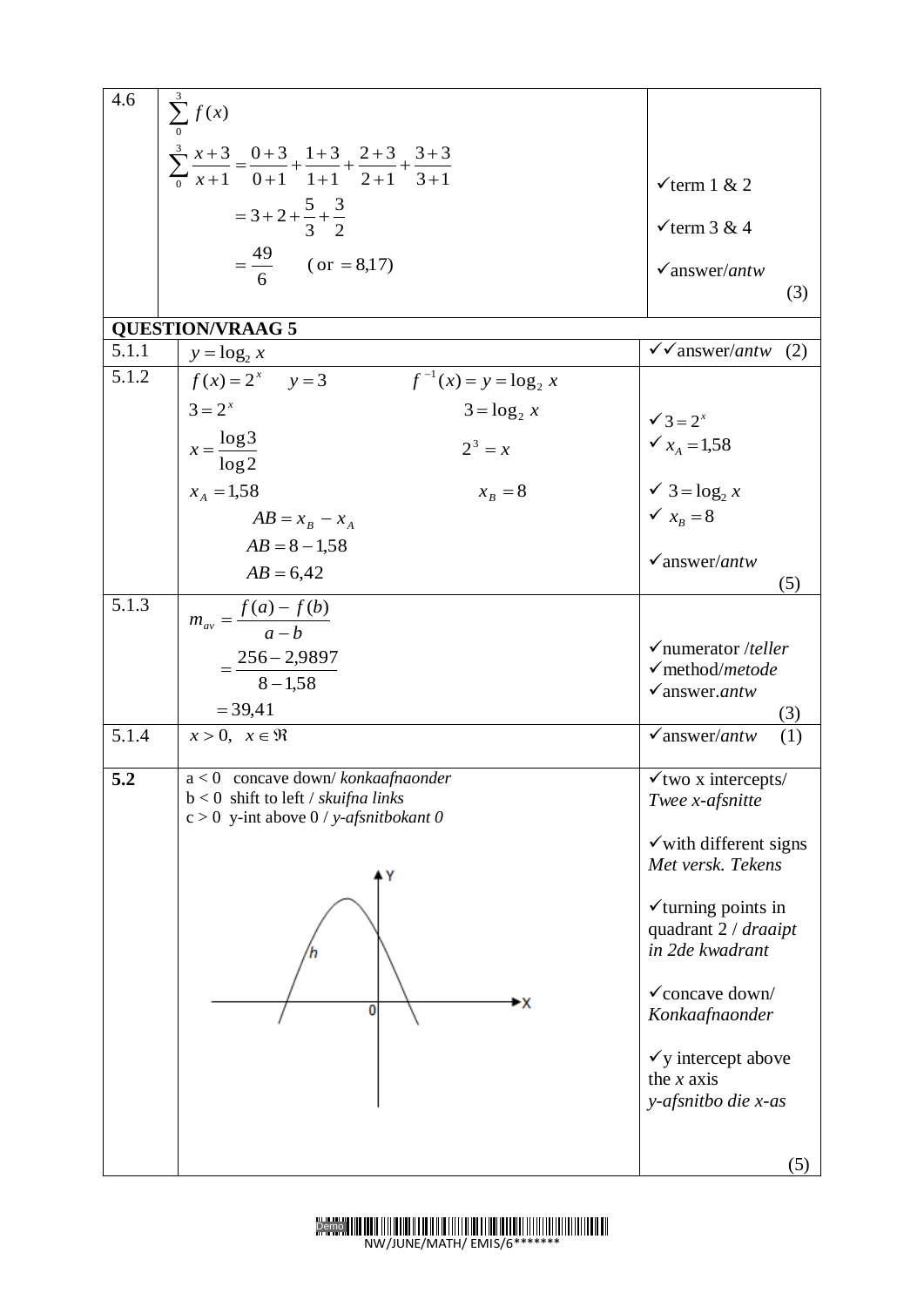|       | <b>QUESTION/VRAAG 6</b>                                                                                                                                                                                                                           |                                                                                                                                                                   |
|-------|---------------------------------------------------------------------------------------------------------------------------------------------------------------------------------------------------------------------------------------------------|-------------------------------------------------------------------------------------------------------------------------------------------------------------------|
| 6.1.1 | $1 + i^{e^{i\pi}} = (1 + \frac{i^{n}}{n})^{n}$<br>$i^{eff} = (1 + \frac{0.11}{12})^{15} - 1$<br>$i^{eff} = 1,146683 - 1$<br>$= 0.146683$<br>$i^{eff} = 14,67\%$                                                                                   | $\checkmark$ substitution into<br>correct formula<br>Subt in<br>korrekteformule<br>$\check{i} = \frac{0.18}{12}$<br>$\checkmark$ answer / antw                    |
|       |                                                                                                                                                                                                                                                   | (3)                                                                                                                                                               |
| 6.1.2 | $P = \frac{x[1-(1+i)^{-n}]}{i}$<br>$P = 650000$<br>$x = \frac{Pi}{\left[1 - (1 + i)^{-n}\right]}$<br>$n = 15 \times 12 = 180$<br>$x = \frac{650000 \times \frac{11}{1200}}{1 - \left(1 + \frac{11}{1200}\right)^{-180}}$<br>$i = \frac{11}{1200}$ | $\checkmark$ substitution into<br>correct formula<br>Subst in<br>korrekteformule<br>$\sqrt{P} = 500\,000$<br>$\sqrt{n} = 180$                                     |
|       | $x = ?$<br>$x = 7387.88$                                                                                                                                                                                                                          | $\checkmark$ answer /antw<br>(4)                                                                                                                                  |
| 6.1.3 | $n = 8 \times 12 = 96$<br>Balance = $A - F$<br>$= 650000 \left(1 + \frac{11}{1200}\right)^{96} - \frac{738788 \left(1 + \frac{11}{1200}\right)^{96} - 1}{11}$<br>1200<br>$= 43147366$<br><b>OR</b>                                                | $\checkmark$ substitute into<br>correct formula/<br>Subst in<br>korrekteformule<br>$\sqrt{n} = 24$<br>$\sqrt{0.11}$<br>$\checkmark$ answer/ antw<br>(4)           |
|       | $n = (15-8) \times 12 = 84$<br>7387,88 $\left[1 - \left(1 + \frac{11}{1200}\right)^{-84}\right]$<br>1200<br>$P = 43147364$                                                                                                                        | $\checkmark$ substitute into<br>correct formula/<br>Subst in<br>korrekteformule<br>$\checkmark$ n = -84<br>$\frac{0,11}{12}$<br>$\checkmark$ answer / antw<br>(4) |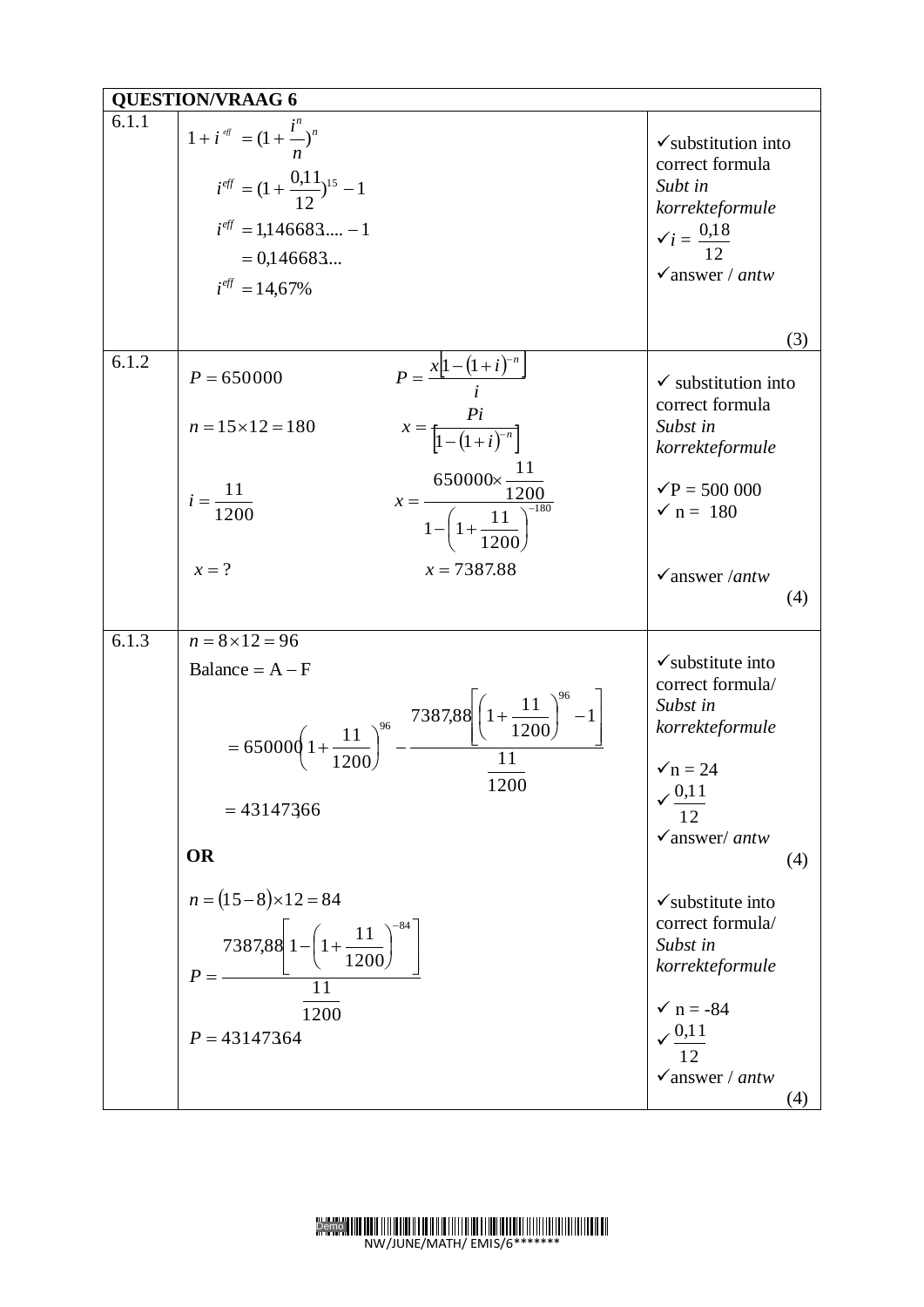| 6.2   |                                                                                  |                                                     |
|-------|----------------------------------------------------------------------------------|-----------------------------------------------------|
|       | $F = \frac{x[(1+i)^n - 1]}{i}$                                                   |                                                     |
|       |                                                                                  |                                                     |
|       | $\frac{Fi}{r} + 1 = (1 + i)^n$                                                   |                                                     |
|       |                                                                                  | $\checkmark$ substitute into                        |
|       | $\frac{50000 \times \frac{3}{200}}{2300} + 1 = \left(1 + \frac{3}{200}\right)^n$ | correct formula/                                    |
|       |                                                                                  | Subst in                                            |
|       |                                                                                  | korrekteformule                                     |
|       |                                                                                  |                                                     |
|       | $\frac{61}{46}$ = 1,015 <sup>n</sup>                                             | $\checkmark$ simplification/                        |
|       |                                                                                  | vereenvoudiging                                     |
|       |                                                                                  | $\sqrt{\frac{61}{46}}$ = 1,015 <sup>n</sup>         |
|       | $\frac{\log\frac{61}{46}}{\log1{,}015}$<br>$n = -$                               |                                                     |
|       |                                                                                  |                                                     |
|       | $n = 18,96$                                                                      | $\checkmark$ application of log                     |
|       | Accept $n = 19$                                                                  | law / toepassing<br>van logwet                      |
|       |                                                                                  |                                                     |
|       |                                                                                  | $\sqrt{a}$ answer / antw                            |
|       |                                                                                  | (4)                                                 |
|       |                                                                                  |                                                     |
|       |                                                                                  |                                                     |
|       |                                                                                  |                                                     |
|       |                                                                                  |                                                     |
|       |                                                                                  |                                                     |
|       |                                                                                  |                                                     |
|       |                                                                                  |                                                     |
|       |                                                                                  |                                                     |
|       |                                                                                  |                                                     |
|       | <b>QUESTION /VRAAG 7</b>                                                         |                                                     |
| 7.1.1 | $f(x) = x^2 - 6x$                                                                |                                                     |
|       | $f(x+h) = x^2 + 2xh + h^2 - 6x - 6h$                                             |                                                     |
|       | $f'(x) = \lim_{h \to 0} \frac{f(x+h) - f(x)}{h}$                                 | $\checkmark$ correct notation/                      |
|       |                                                                                  | Korrektenotasie                                     |
|       | $= \lim_{h\to 0} \frac{x^2 + 2xh + h^2 - 6x - 6h - (x^2 - 6x)}{h}$               | $\checkmark$ correct                                |
|       |                                                                                  | substitution/                                       |
|       | $=\lim_{h\to 0} \frac{x^2+2xh+h^2-6x-6h-x^2+6x}{h}$                              | korrektesubst                                       |
|       |                                                                                  |                                                     |
|       |                                                                                  | $\checkmark$ simplification/                        |
|       | $=\lim_{h\to 0} \frac{2xh+h^2-6h}{h}$                                            | vereenvoudiging                                     |
|       | $=\lim_{h\to 0} \frac{(2x+h-6)h}{h}$                                             |                                                     |
|       |                                                                                  | $\checkmark$ common factor $h$ /<br>Gemene factor h |
|       | $=\lim_{h\to 0}(2x+h-6)$                                                         |                                                     |
|       | $= 2x - 6$                                                                       | $\sqrt{a}$ answer / antw                            |
|       |                                                                                  | (5)                                                 |

#### Demo NW/JUNE/MATH/ EMIS/6\*\*\*\*\*\*\*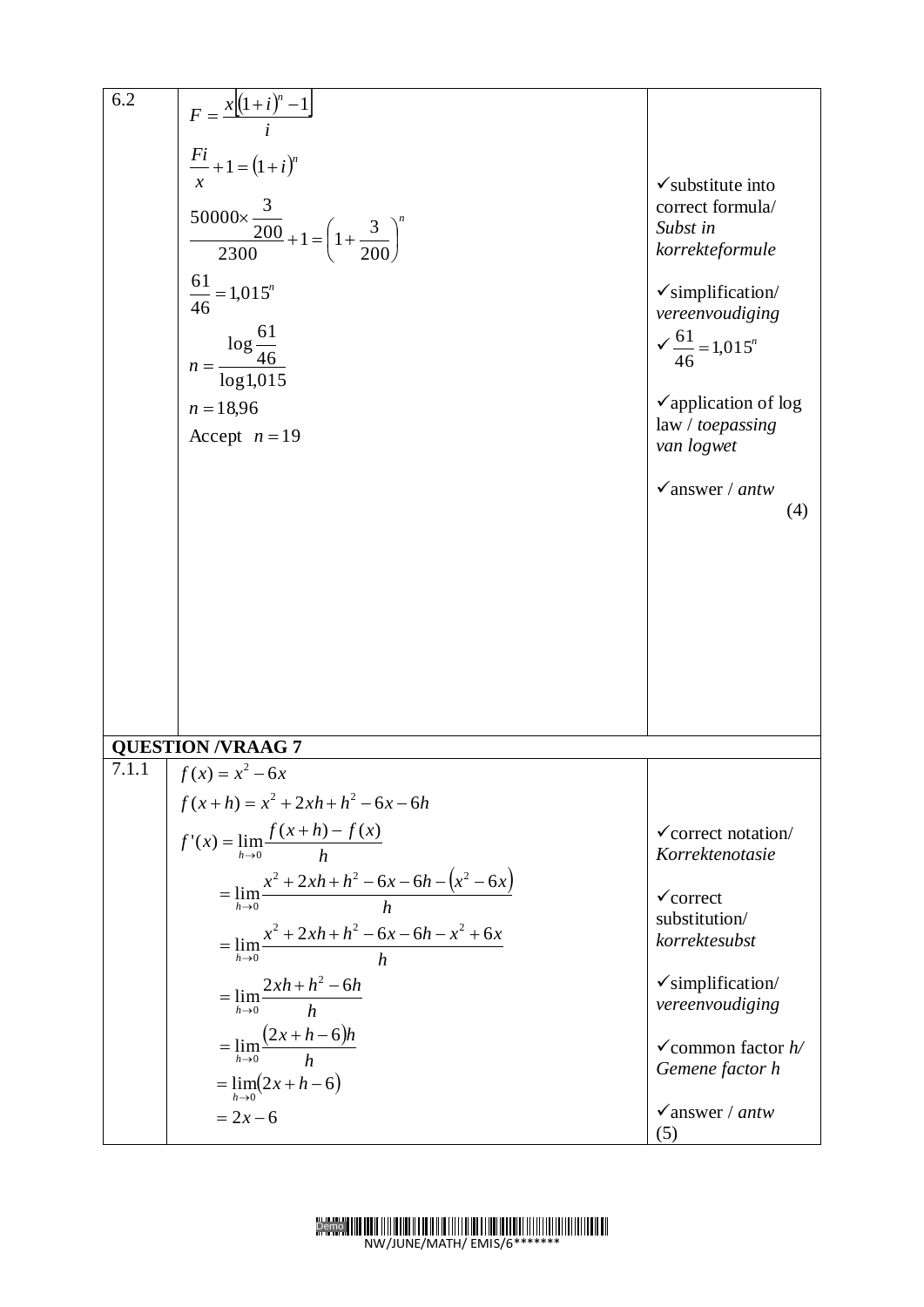| 7.1.2 |                                          |                                |
|-------|------------------------------------------|--------------------------------|
|       | $f(x) = x^2 - 6x$                        |                                |
|       | $f(-2) = (-2)^2 - 6(-2) = 16$            |                                |
|       | $f(1) = (1)^2 - 6(1) = -5$               |                                |
|       |                                          |                                |
|       |                                          | $\checkmark$ method / metode   |
|       | $m_{AV} = \frac{f(1) - f(-2)}{1 - (-2)}$ | $f(2) = 16$                    |
|       |                                          | $f(1) = -5$                    |
|       | $=\frac{-5-16}{3}$                       |                                |
|       |                                          |                                |
|       | $=-\frac{21}{3}$                         |                                |
|       | $=-7$                                    | $\checkmark$ answer/ antw      |
|       |                                          | (4)                            |
|       |                                          |                                |
|       |                                          |                                |
|       |                                          |                                |
|       |                                          |                                |
|       |                                          |                                |
|       |                                          |                                |
|       |                                          |                                |
|       |                                          |                                |
|       |                                          |                                |
|       |                                          |                                |
|       |                                          |                                |
| 7.1.3 | $f'(x) = 2x-6$                           |                                |
|       | $m = 2x - 6$                             |                                |
|       | $-4 = 2x - 6$                            | $\sqrt{-4} = 2x - 6$           |
|       | $2 = 2x$                                 | $\checkmark$ $x=1$             |
|       | $x=1$                                    |                                |
|       |                                          |                                |
|       | $f(1) = 1^2 - 6(1)$                      | $\checkmark$ y = -5            |
|       | $y = -5$                                 |                                |
|       |                                          | $\checkmark$ substitution into |
|       | $y - y_1 = m(x - x_1)$                   | straight line formula          |
|       | $y+5 = -4(x-1)$                          | Subst in<br>reguitlynformule   |
|       | $y = -4x + 4 - 5$                        | $\checkmark$ equation of       |
|       | $y = -4x-1$ substitute $(a, 0)$          | tangent / $vgl van$            |
|       | $0 = -4a - 1$                            | raaklyn                        |
|       |                                          | $\checkmark$ answer/ antw      |
|       | $a=-\frac{1}{x}$                         | (6)                            |
|       |                                          |                                |

#### Demo NW/JUNE/MATH/ EMIS/6\*\*\*\*\*\*\*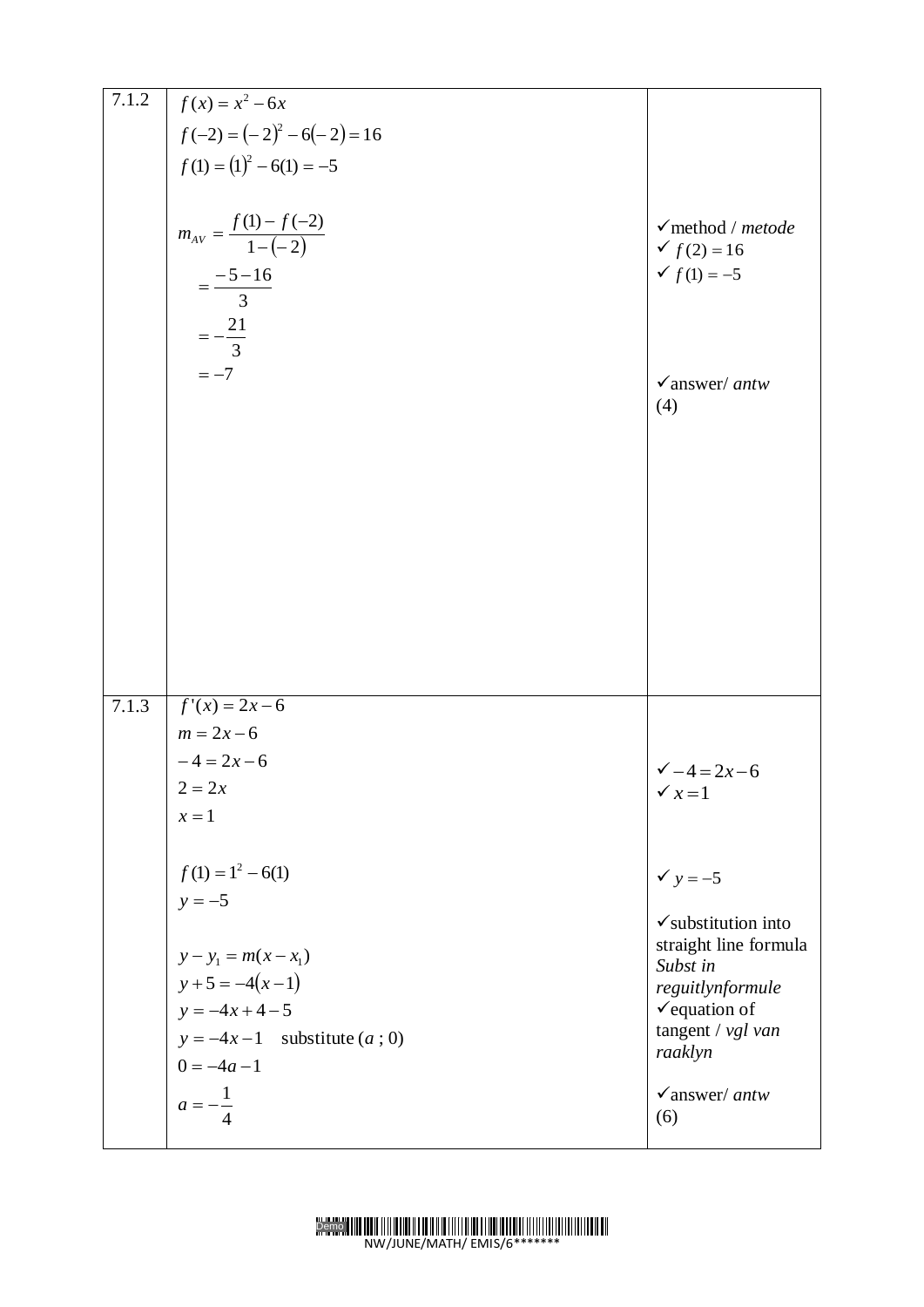| 7.1.4   | $f'(x) = 2x-6$                                                                                                                                                                      |       |                                                                                                                                                                           |
|---------|-------------------------------------------------------------------------------------------------------------------------------------------------------------------------------------|-------|---------------------------------------------------------------------------------------------------------------------------------------------------------------------------|
|         | $f''(x) =$                                                                                                                                                                          |       |                                                                                                                                                                           |
| $7.2\,$ | $\boxed{D_x \left[\sqrt[3]{x} + x^2 + 4x\right]}$                                                                                                                                   |       |                                                                                                                                                                           |
|         |                                                                                                                                                                                     |       |                                                                                                                                                                           |
|         |                                                                                                                                                                                     |       |                                                                                                                                                                           |
|         |                                                                                                                                                                                     |       |                                                                                                                                                                           |
|         | $= D_x \left[ x^{\frac{1}{3}} + x^2 + 4x \right]$<br>= $\frac{1}{3} x^{-\frac{2}{3}} + 2x + 4$                                                                                      |       |                                                                                                                                                                           |
|         |                                                                                                                                                                                     |       | $\begin{array}{r} \n\sqrt{x^3} \\ \sqrt{1-x^2} \\ 3 \\ \sqrt{2x+4}\n\end{array}$                                                                                          |
|         |                                                                                                                                                                                     |       |                                                                                                                                                                           |
| 7.3.1   | $xy = 5$                                                                                                                                                                            |       |                                                                                                                                                                           |
|         |                                                                                                                                                                                     |       |                                                                                                                                                                           |
|         |                                                                                                                                                                                     |       |                                                                                                                                                                           |
|         |                                                                                                                                                                                     |       | $\checkmark$ y = 5x <sup>-1</sup><br>$\checkmark$ answer / antw                                                                                                           |
|         | $y = \frac{5}{x}$<br>$y = 5x^{-1}$<br>$\frac{dy}{dx} = -5x^{-2}$                                                                                                                    |       | (2)                                                                                                                                                                       |
| 7.3.2   | $y = \frac{2x^3 - x}{\sqrt{x}}$<br>$y = \frac{2x^3 - x}{x^2}$<br>$y = \frac{2x^3}{x^2} - \frac{x}{x^2}$<br>$y = 2x^2 - x^2$<br>$\frac{dy}{dx} = 5x^2 - \frac{1}{2}x^{-\frac{1}{2}}$ |       |                                                                                                                                                                           |
|         |                                                                                                                                                                                     |       |                                                                                                                                                                           |
|         |                                                                                                                                                                                     |       |                                                                                                                                                                           |
|         |                                                                                                                                                                                     |       |                                                                                                                                                                           |
|         |                                                                                                                                                                                     |       |                                                                                                                                                                           |
|         |                                                                                                                                                                                     |       |                                                                                                                                                                           |
|         |                                                                                                                                                                                     |       |                                                                                                                                                                           |
|         |                                                                                                                                                                                     |       |                                                                                                                                                                           |
|         |                                                                                                                                                                                     |       | $\begin{cases}\n\sqrt{x^{\frac{1}{2}}} \\ \sqrt{y} = 2x^{\frac{5}{2}} - x^{\frac{1}{2}} \\ \sqrt{5x^{\frac{3}{2}}} \\ \sqrt{-\frac{1}{2}x^{-\frac{1}{2}}} \\ \end{cases}$ |
|         | dx<br>2<br><b>QUESTION/VRAAG 8</b>                                                                                                                                                  |       | (4)                                                                                                                                                                       |
| 8.1.1   | $(x-2)(ax^2+bx+c)$                                                                                                                                                                  |       |                                                                                                                                                                           |
|         | $(x-2)(x^2+bx-6)$                                                                                                                                                                   |       |                                                                                                                                                                           |
|         |                                                                                                                                                                                     |       |                                                                                                                                                                           |
|         | $-2bx-6x = -8x$                                                                                                                                                                     |       |                                                                                                                                                                           |
|         | $-2b-6=-8$<br>$-2b=-2$                                                                                                                                                              |       | $\checkmark$ method/metode                                                                                                                                                |
|         |                                                                                                                                                                                     |       | $\sqrt{x^2 + x - 6}$                                                                                                                                                      |
|         | $b=1$                                                                                                                                                                               |       |                                                                                                                                                                           |
|         |                                                                                                                                                                                     |       | $\checkmark$ factors/faktore<br>$\checkmark$ values of x/waardes                                                                                                          |
|         | $0 = (x-2)(x^2 + x - 6)$                                                                                                                                                            | van x |                                                                                                                                                                           |
|         | $0 = (x-2)(x-2)(x+3)$                                                                                                                                                               |       | $\checkmark$ coordinates of A/                                                                                                                                            |
|         | $x=2$ or $x=-3$                                                                                                                                                                     |       | Koördiante van A<br>(5)                                                                                                                                                   |
|         | $A(-3 ; 0)$                                                                                                                                                                         |       |                                                                                                                                                                           |